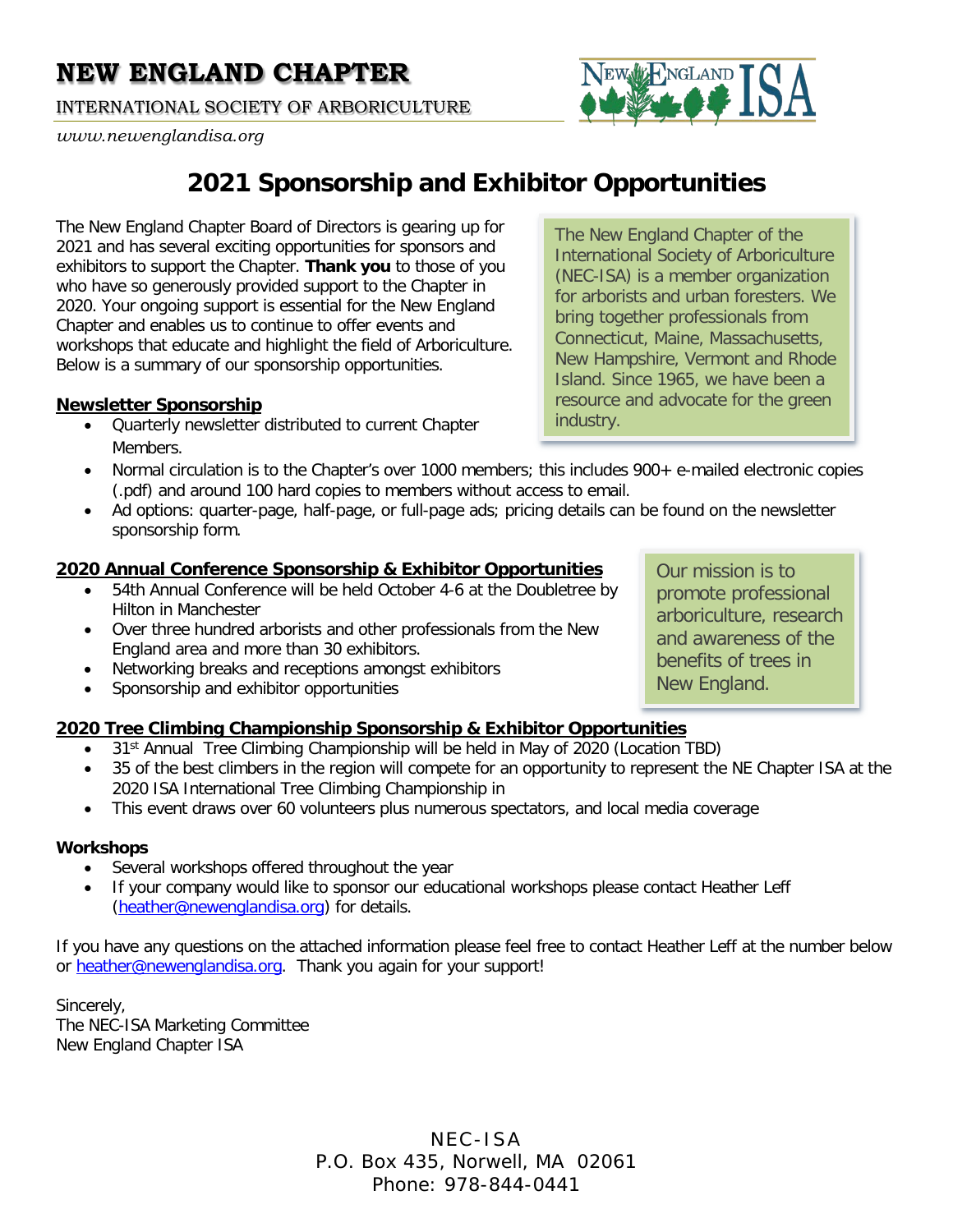INTERNATIONAL SOCIETY OF ARBORICULTURE



*www.newenglandisa.org*

### <span id="page-1-0"></span>**Newsletter Sponsorship**

The New England Chapter of the International Society of Arboriculture's Newsletter is a quarterly publication. Our members rely on our newsletter for information on the latest news about the tree care industry in New England and around the world.

**Readership:** Normal circulation is to the Chapter's over 1000 members; this includes 900+ e-mailed electronic copies (.pdf) and around 100 hard copies to members without access to email.

**Website Link:** Option for listing on our **[newsletter page](https://newenglandisa.org/news/newsletters)** on our website

**Ad options:** quarter-page, half-page, or full-page ads.

| When are ads due?<br>When will they run? |                 |                 |  |  |
|------------------------------------------|-----------------|-----------------|--|--|
| <b>Issue</b>                             | <b>Due Date</b> | <b>Run Date</b> |  |  |
| Winter                                   | 1/15            | 2/1             |  |  |
| Spring                                   | 3/15            | 4/1             |  |  |
| Summer                                   | 6/15            | 7/1             |  |  |
| Fall                                     | 9/15            | 10/1            |  |  |

| <b>2021 Newsletter Advertising Rates</b>       |          |               |  |  |  |
|------------------------------------------------|----------|---------------|--|--|--|
| <b>Sponsorship Level</b>                       | Cost     | <b>Choice</b> |  |  |  |
| Advertising in Newsletter - 4 issues full-page | \$800.00 |               |  |  |  |
| Advertising in Newsletter - 4 issues 1/2 page  | \$400.00 |               |  |  |  |
| Advertising in Newsletter - 4 issues 1/4 page  | \$200.00 |               |  |  |  |
| NEC-ISA Website Links (for one calendar year)  | \$150.00 |               |  |  |  |

Space in our newsletter is limited and is reserved on a first come, first served basis. If you have any questions, please feel free to contact Heather Leff at the number below or [heather@newenglandisa.org.](mailto:heather@newenglandisa.org) Thank you again for your support!

|                                                                                                                                                                                                                                      | Please return this entire page along with your form of payment. |  |
|--------------------------------------------------------------------------------------------------------------------------------------------------------------------------------------------------------------------------------------|-----------------------------------------------------------------|--|
|                                                                                                                                                                                                                                      |                                                                 |  |
|                                                                                                                                                                                                                                      |                                                                 |  |
|                                                                                                                                                                                                                                      |                                                                 |  |
|                                                                                                                                                                                                                                      |                                                                 |  |
| Email: <u>Andreas and American and American and American and American and American and American and American and American and American and American and American and American and American and American and American and America</u> | Phone: (Circle: Cell or Landline)                               |  |
| <b>FORM OF PAYMENT</b>                                                                                                                                                                                                               | $\Box$ Check $\#$ :                                             |  |
| OR □ Visa □ MasterCard □ Amex                                                                                                                                                                                                        |                                                                 |  |
|                                                                                                                                                                                                                                      |                                                                 |  |
|                                                                                                                                                                                                                                      |                                                                 |  |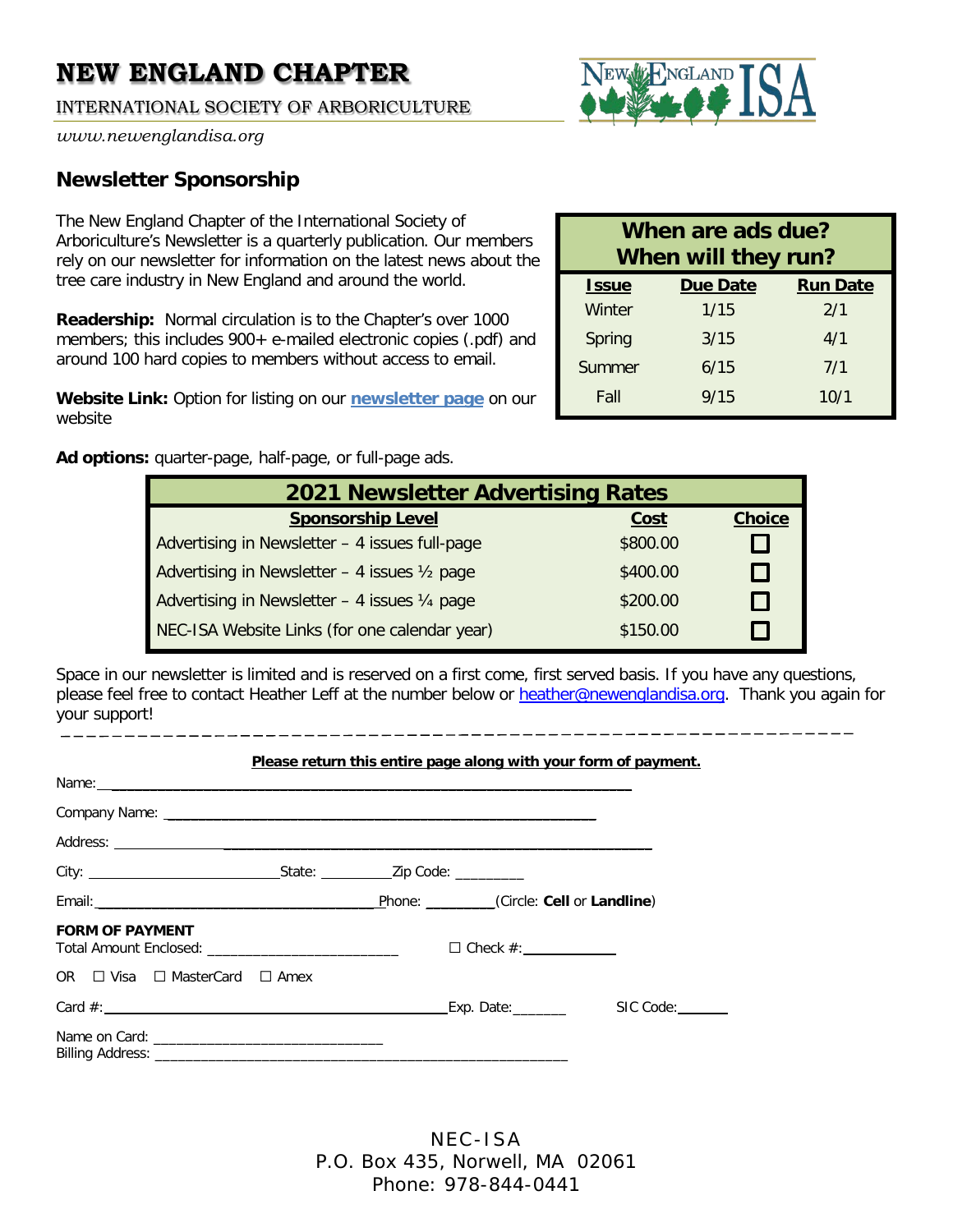INTERNATIONAL SOCIETY OF ARBORICULTURE

NGLAND

<span id="page-2-0"></span>*www.newenglandisa.org*

### **2021 Annual Conference Sponsorship & Exhibitor Opportunities 55th Annual Conference, October 3-5, 2021 | Doubletree by Hilton – Manchester, NH**

The Annual Conference is a great place to connect with arborists and other professionals from all over New England. Our conference, held every fall, typically draws two-hundred and fifty arborists and other professionals. Through networking breaks and receptions, there are lots of opportunities to connect with municipal, utility and commercial arborists from New England and beyond.

|                                                                    | <b>Acorn</b><br>\$100 | <b>Seedling</b><br>\$200 | <b>Sapling</b><br>\$400 | <b>Tree I</b><br>\$500 | <b>Tree II</b><br>\$750 | <b>Bronze</b><br>\$1500 | <b>Silver</b><br>\$2500 | Gold<br>\$5000 |
|--------------------------------------------------------------------|-----------------------|--------------------------|-------------------------|------------------------|-------------------------|-------------------------|-------------------------|----------------|
| Make your<br><b>Selection</b>                                      |                       |                          |                         |                        |                         |                         |                         |                |
| <b>Listed in Annual</b><br>Conference<br>Program                   | November 18A          | NEW ISA                  | NEW ISA                 | New BASE ISA           | November 194            | NEW ISA                 | NEW ISA                 | NEW ISA        |
| Thank you in<br><b>Winter Newsletter</b>                           |                       | Note of ISA              | NEW OF ISA              | NEW BOARD ISA          | NEW YORK                | No Second ISA           | November ISA            | NEW BOAT ISA   |
| <b>Company Name</b><br>and Logo Added to<br>our Website            |                       |                          | NEW BREAK ISA           | NEW BOAT ISA           | New Branch ISA          | No Second ISA           | NEW ISA                 | NEW ISA        |
| Logo on<br>Conference<br>Signage                                   |                       |                          |                         | NEW ISA                | NEW ISA                 | NEW ISA                 | NEW LOW ISA             | NEW LOW ISA    |
| 1-Year NE-ISA<br>Chapter<br><b>Membership</b>                      |                       |                          |                         | NEW ISA                | NEW ISA                 | NEW ISA                 | NEW LOW ISA             | NEW ISA        |
| <b>Free Exhibitor</b><br>Package*                                  |                       |                          |                         |                        | NEW BOAT ISA            | NEW ISA                 | NEW COMPISA             | NEW ISA        |
| <b>Thanked During</b><br><b>Awards Ceremony</b>                    |                       |                          |                         |                        |                         | NEW ISA                 | NEW OF ISA              | NEW ISA        |
| <b>Break or Breakfast</b><br><b>Sponsor</b><br><b>With Signage</b> |                       |                          |                         |                        |                         | Note of ISA             | NEW BRANCH ISA          | NEW OF ISA     |
| Luncheon or<br><b>Reception Sponsor</b><br><b>With Signage</b>     |                       |                          |                         |                        |                         |                         | NEW LOOKING             | NEW BOARD ISA  |
| Conference<br><b>Sponsor</b><br><b>With Signage</b>                |                       |                          |                         |                        |                         |                         |                         | November ISA   |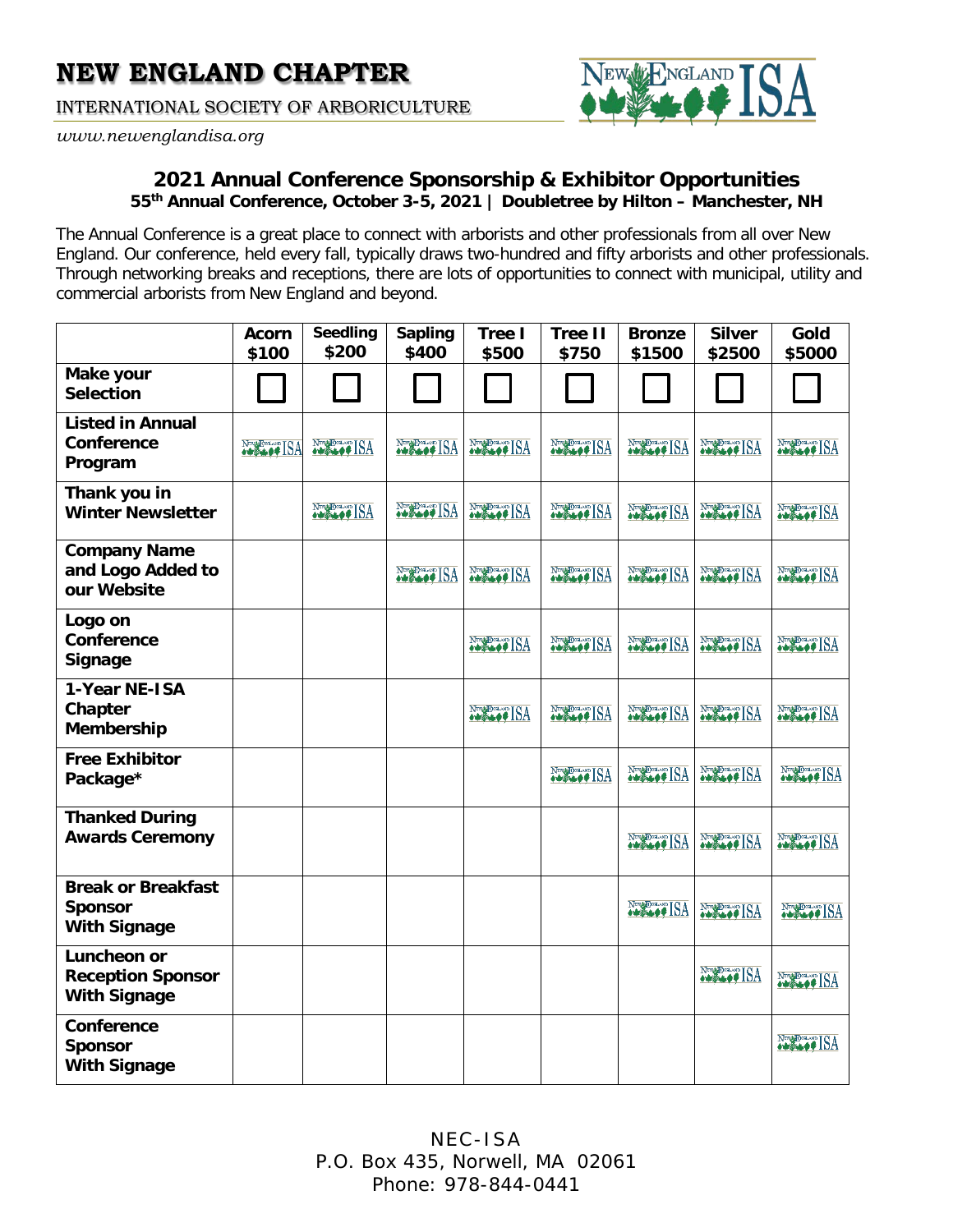INTERNATIONAL SOCIETY OF ARBORICULTURE

*www.newenglandisa.org*



### **2021 Annual Conference Exhibitor Opportunities**

| <b>Exhibitor Booth</b><br>\$500       | Exhibitor fee will include one skirted, 6-foot conference table<br>and two chairs it will also include 1 ticket to the banquet.<br>Additional booth personnel - \$100 ea.                                                                                      |  |
|---------------------------------------|----------------------------------------------------------------------------------------------------------------------------------------------------------------------------------------------------------------------------------------------------------------|--|
| <b>Non-Profit Exhibitor</b><br>\$100  | Non-Profit Exhibitor fee will include one skirted, 6-foot table<br>and 2 chairs it will also include 1 ticket to the banquet. This is<br>meant for non-profit that will not be attending the meeting,<br>but working the booth.                                |  |
| <b>Non-Profit DISPLAY ONLY (FREE)</b> | You can send materials with a registered attendee or ship<br>them to: Heather Leff, 63 Stetson Road, Norwell, MA 02061.<br>Please check here and fill out the information below so that we<br>know to expect your materials AND we can reserve you a<br>table. |  |

# **Please return this form along with your form of payment.** Name: \_\_\_\_\_\_\_\_\_\_\_\_\_\_\_\_\_\_\_\_\_\_\_\_\_\_\_\_\_\_\_\_\_\_\_\_\_\_\_\_\_\_\_\_\_\_\_\_\_\_\_\_\_\_\_\_\_\_\_\_\_\_\_\_\_\_\_\_ Company Name: \_\_\_\_\_\_\_\_\_\_\_\_\_\_\_\_\_\_\_\_\_\_\_\_\_\_\_\_\_\_\_\_\_\_\_\_\_\_\_\_\_\_\_\_\_\_\_\_\_\_\_\_\_\_\_\_ Address: \_\_\_\_\_\_\_\_\_\_\_\_\_\_\_\_\_\_\_\_\_\_\_\_\_\_\_\_\_\_\_\_\_\_\_\_\_\_\_\_\_\_\_\_\_\_\_\_\_\_\_\_\_\_\_\_ City: City: City: City: City: City: City: City: City: Code: City: Code: City: Code: City: City: City: City: City: City: City: City: City: City: City: City: City: City: City: City: City: City: City: City: City: City: City: Email: \_\_\_\_\_\_\_\_\_\_\_\_\_\_\_\_\_\_\_\_\_\_\_\_\_\_\_\_\_\_\_\_\_\_\_\_ Phone: \_\_\_\_\_\_\_\_\_(Circle: **Cell** or **Landline**) **Choose all that apply:** I will be sponsoring **I** I will be exhibiting **I FORM OF PAYMENT**  Total Amount Enclosed: \_\_\_\_\_\_\_\_\_\_\_\_\_\_\_\_\_\_\_\_\_\_\_\_\_ □ Check #: OR  $\Box$  Visa  $\Box$  MasterCard  $\Box$  Amex Card #: SIC Code: Exp. Date: SIC Code: SIC Code: Name on Card: \_\_\_\_\_\_\_\_\_\_\_\_\_\_\_\_\_\_\_\_\_\_\_\_\_\_\_\_\_\_\_\_\_\_\_\_\_\_\_\_\_\_\_\_\_\_\_\_\_\_\_\_\_\_\_\_\_\_\_\_\_\_\_\_\_\_ Billing Address: \_\_\_\_\_\_\_\_\_\_\_\_\_\_\_\_\_\_\_\_\_\_\_\_\_\_\_\_\_\_\_\_\_\_\_\_\_\_\_\_\_\_\_\_\_\_\_\_\_\_\_\_\_\_\_\_\_\_\_\_\_\_\_\_\_\_ **\*Exhibitors** I will need power at my booth: Yes No I will need outdoor space: Yes No

Outdoor space is in a parking lot adjacent to the indoor space and can accommodate larger equipment chippers, bucket trucks, scissor-lifts, etc. It INCLUDES a 6'table indoors. **Please describe the equipment you will be bringing:**

> NEC-ISA P.O. Box 435, Norwell, MA 02061 Phone: 978-844-0441